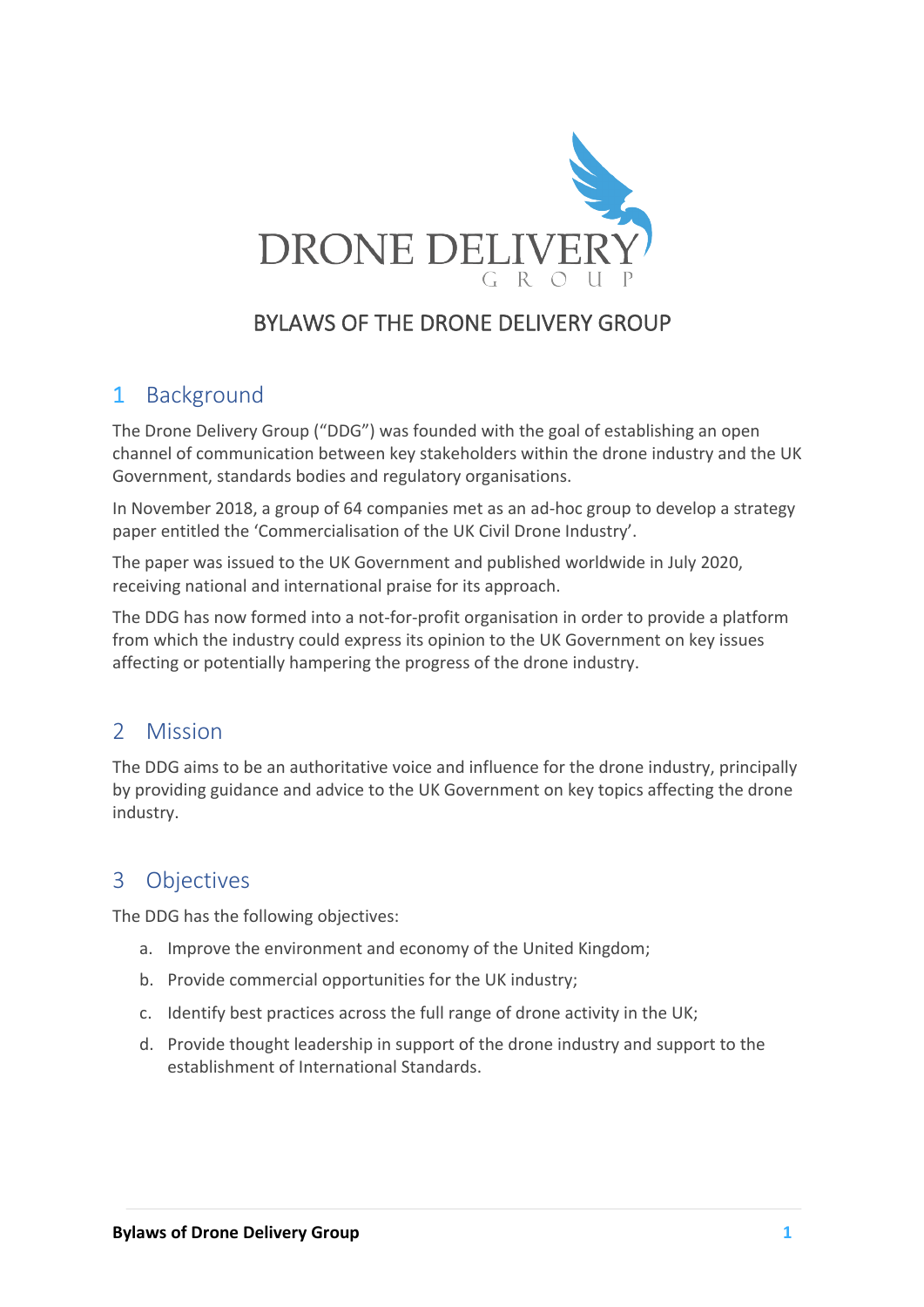## 4 Guiding Principles

The guiding principles of the DDG are as follows:

- a. Not-for-profit;
- b. UK focus, with an international footprint;
- c. All environments (land, maritime, air & space);
- d. Inclusive, independent and impartial;
- e. Collaborative not competitive.

# 5 Outputs

The main outputs of the DDG will be:

- a. The delivery of industrially and publicly developed 'best practice' white papers to the UK Government on key topics affecting the development of the drone industry;
- b. The provision of survey/poll assistance to the UK Government, industry committees & NGOs.

## 6 Membership

#### 6.1 Structure

The following membership structure will be applied to the DDG:

6.1.1 Corporate Membership (CM)

A company or organisation who will have the ability to take part in the development of white papers through representation or leadership of more than one Working Groups ("WG", "WGs").

Corporate Members have voting rights within the DDG: one vote per company or organisation.

6.1.2 Professional Membership (PM)

This membership is to facilitate the ability for individuals to participate in the development of white papers through involvement in WGs.

Professional Members have voting rights within the DDG.

6.1.3 Subscriber Members (SM)

An individual may be eligible to become an Subscriber by subscribing to the DDG newsletter. Subscribers have no voting rights.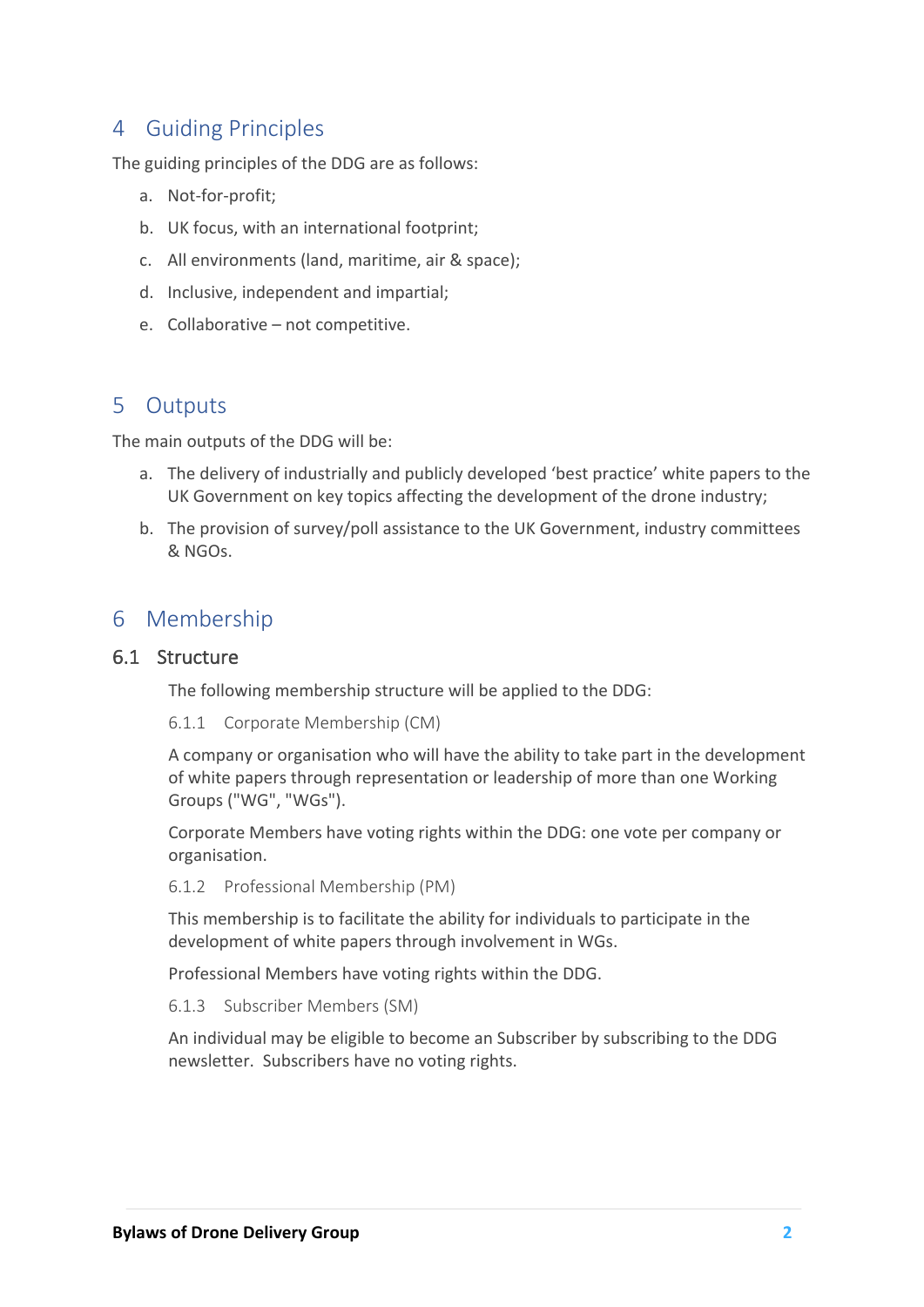#### 6.2 Admission of New Members

#### 6.2.1 Prospective Members

A prospective member shall be required to show that they are compatible with the objectives of the DDG.

#### 6.2.2 Applications

Applications received from prospective members will be considered by members appointed from time to time by the Executive Team (the "Membership Panel"). This Panel shall inform existing members of the Executive Team of a prospective member's application. If an existing member wishes to make representations about any prospective member application, they will be required to submit the representations to the Membership Panel.

Upon completion of any necessary subsequent investigation, the Membership Panel will make the final decision to accept or reject an application.

#### 6.2.3 Reporting

A report summarising new membership applications will be provided by the Membership Panel at the General Meeting. The DDG is under no obligation to accept an application for membership even if the applicant appears to have fulfilled all the criteria for membership. A prospective member whose application for membership is denied by the DDG is not entitled to be informed of the basis for the decision.

#### 6.3 Membership Subscription and Renewal

Subscription payments fall due on 1 January of each year. The standard subscription fees are subject to change by the Executive Team. Current fees are espoused in 6.3.1 to 6.3.3 below.

#### 6.3.1 Corporate Members

The fees for Corporate members will be as follows:

- a. £3,000 p.a. (5-10) employees
- b. £4,000 p.a. (11-25) employees
- c. £5,000 p.a. (over 26 employees)

(Pro rata from the 1st Day of the Month, prior to the next 1st January).

#### 6.3.2 Professional Members

The fees for Professional members will be £1,000 p.a. (Pro rata from the 1st Day of the Month, prior to the next 1st January).

6.3.3 Subscribers

No subscription fees will apply to Subscribers.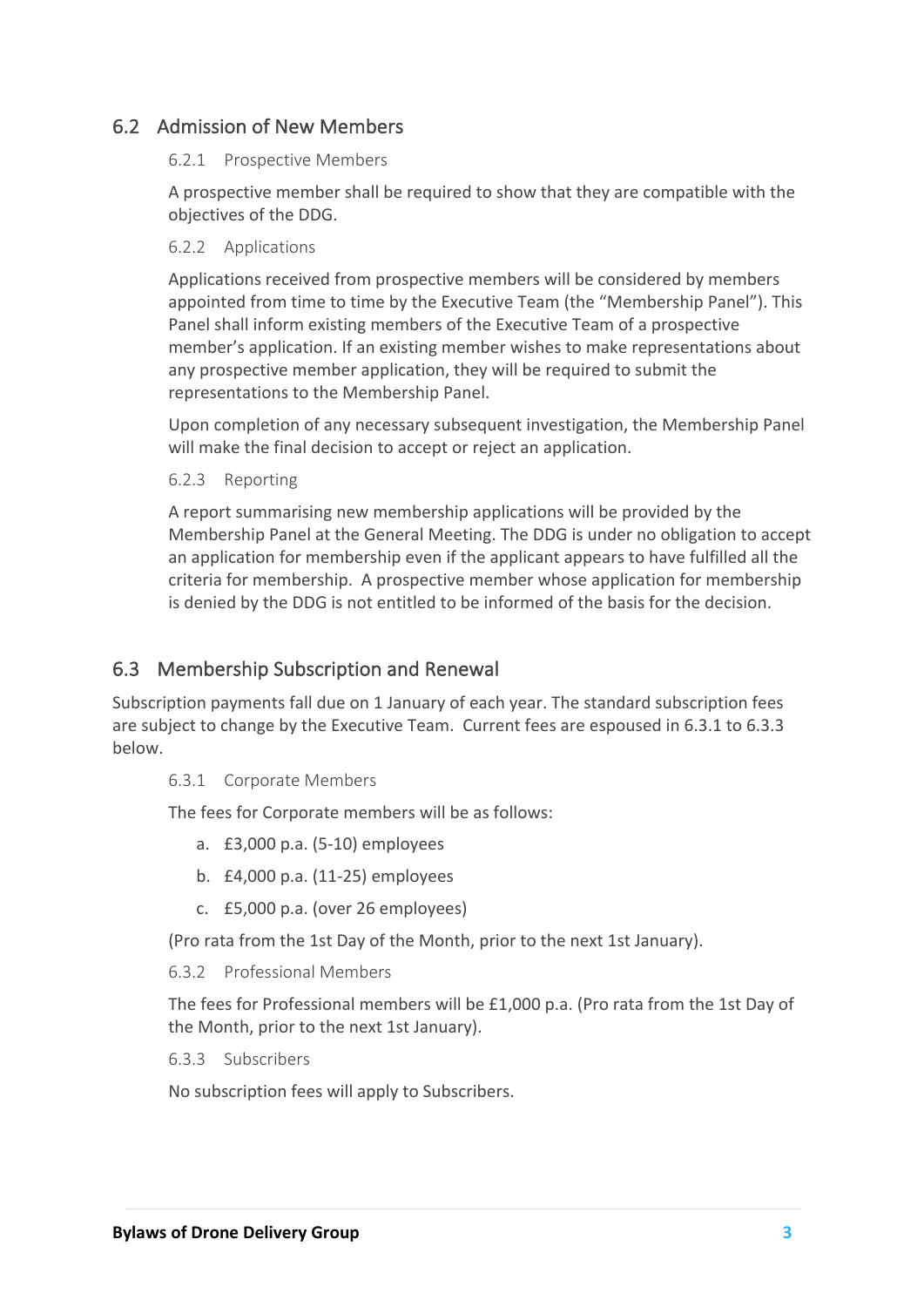## 6.4 Resignation from Membership

Members may resign at any time by notice in writing to the Secretary. On receiving the notice, the Secretary will immediately remove that member from the Members' Register, which terminates membership. The resigning member is not entitled to any return or rebate of subscription fees and remains liable for any unpaid subscription fees and any other sums payable by the member to the DDG.

## 6.5 Expulsion of Members

If at any time the Executive Team is notified that any member has committed a breach of the Bylaws, has acted illegally or otherwise seriously endangered the interests of the DDG, the Executive Team acting by three members may suspend the membership of the DDG pending consideration whether it is in the best interests of the DDG that the membership is terminated.

Any complaints in connection with the Code of Conduct contained in these Bylaws made by a member against another member must be submitted to a member of the Executive Team. The member that is the subject of the complaint will be notified of the nature of the complaint made against it and will be afforded a proper opportunity and sufficient time to make submissions to the Executive Team who will consider the nature of the complaint and advise both the member making the complaint and the member that is the subject of the complaint whether there is sufficient evidence to warrant the submission of the complaint to a General Meeting ("GM") of the DDG.

Should the Executive Team deem it necessary, a GM of the DDG will be convened in order to consider the complaint against the member and any actions recommended by the Executive Team to resolve any issues arising out of or in connection with the complaint.

At the GM, the Executive Team shall submit in writing a summary of the nature of the complaint, any recommendations of the Executive Team. The member that is subject to the complaint will have an opportunity to make submissions either verbally or in writing concerning the complaint.

The voting at any GM convened to consider the Executive Team's recommended actions with regards to disciplinary action or the expulsion of a member shall be by secret ballot.

## 6.6 Code of Conduct

The Code of Conduct sets out principles, values, standards, or rules of behaviour that guide the decisions, procedures, and systems of the DDG in a way that contributes to the welfare of its key stakeholders and respects the rights of all constituents affected by its operations.

DDG Members shall act in accordance with the following Code of Conduct:

a. Members are required to act in accordance with these Bylaws and in no way endanger the interests of the DDG as interpreted by the Executive Team from time to time.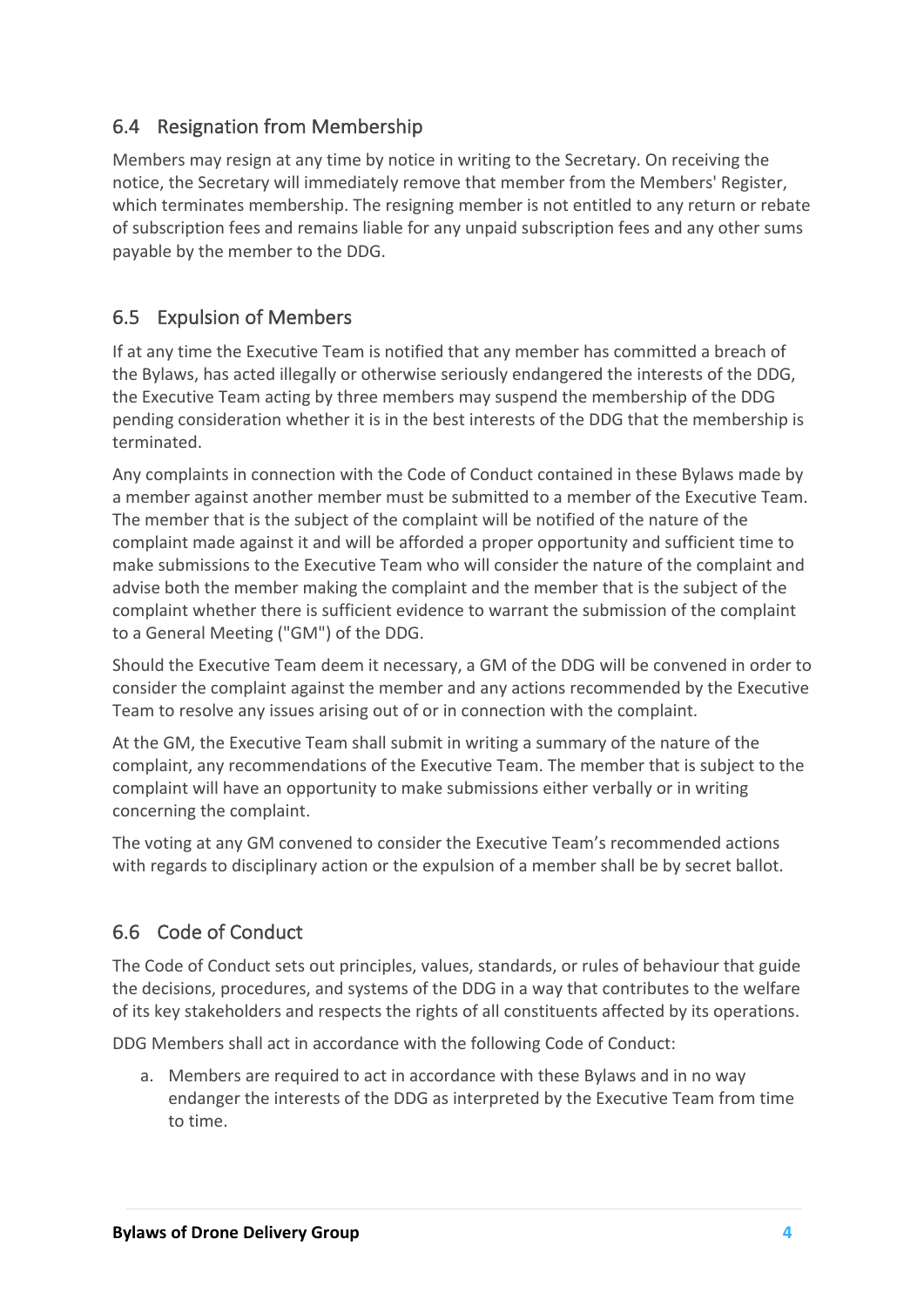- b. Members may not hold themselves out as representing the DDG without specific written authority from the Executive Team.
- c. Where authorised in writing to formally represent the DDG, members must:
	- i. be aware of their responsibilities to the DDG, which will be provided as part of the process of obtaining authority;
	- ii. must be truthful and accurate in interactions with official representatives when representing the DDG and observe the highest ethical standards when interacting with these officials,
	- iii. should at all times reflect the consensus or agreed standpoints as confirmed by the Executive Team;
	- iv. should not take advantage of the situation by promoting their own products when representing the DDG.
- d. Any representations concerning complaints over the behaviour of members must be made to the Executive Team.
- e. Any representations concerning new membership applications shall be made to the Executive Team.
- f. Members are responsible for protecting their own Intellectual Property (IP) and not breaching the IP rights of others in any way.
- g. The DDG's culture welcomes and values all members, regardless of gender, nationality, age or physical ability or any other aspect of diversity.
- h. Members must conduct their business activities with fellow members, customers and business partners with respect.
- i. Members should not engage in or support discrimination of any kind;
- j. Members who have questions about a specific situation should ask for help by contacting the DDG Executive Team.
- k. Any conduct that may be viewed as improperly and directly influencing the main objectives of the DDG is prohibited.

#### 6.7 Disciplinary offences

Any member who is in serious or persistent breach of the rules set out in these Bylaws or who otherwise acts in a way which in the opinion of the Executive Team is seriously or persistently inappropriate for a member of the DDG may be disciplined as set out in the Disciplinary Regulations in Annex 1.

# 7 Organisational Structure

The DDG Organisational Structure is described in figure 1 below: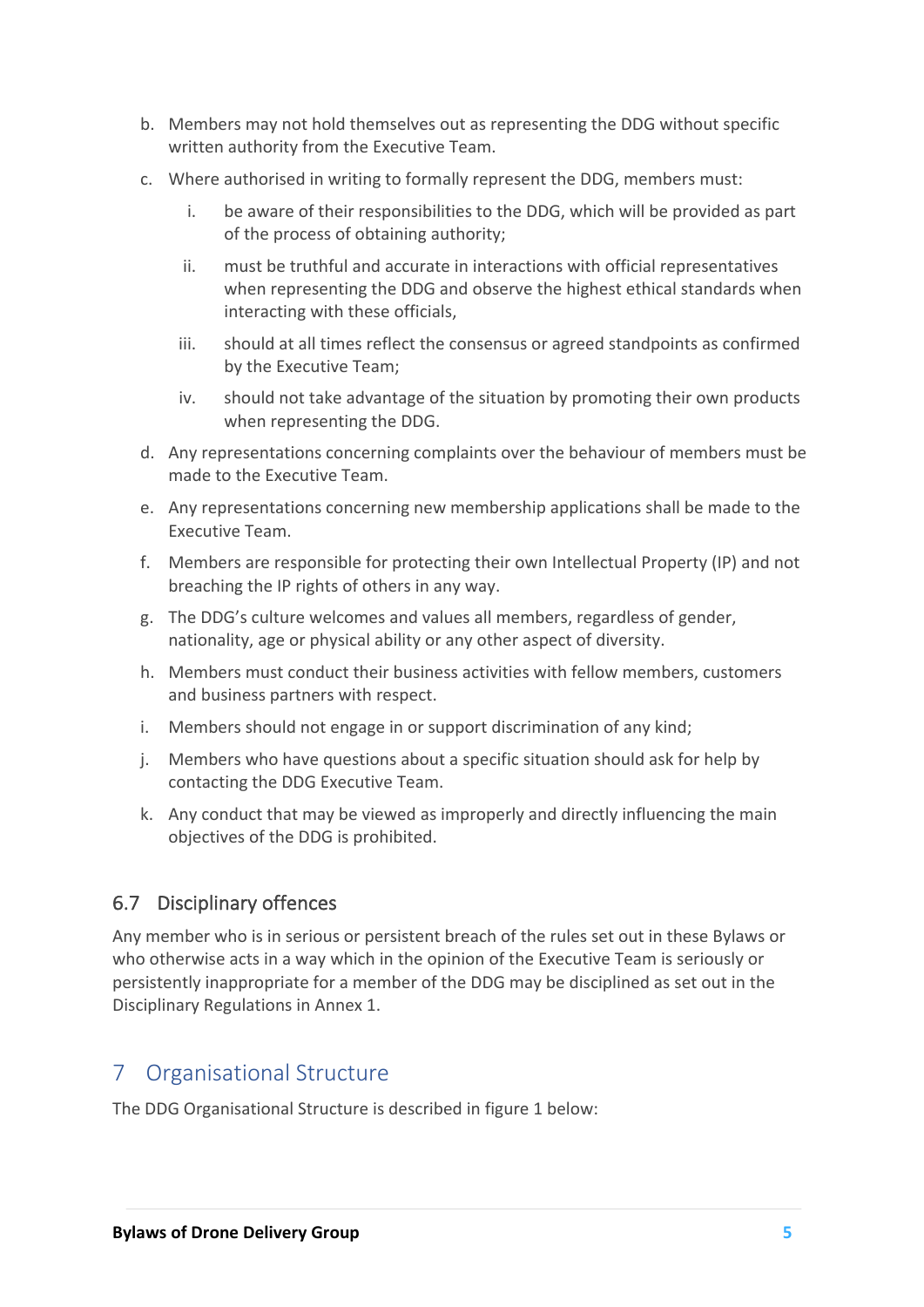

## 7.1 Executive Team and Officers

The Chairman, Executive Team members and officers shall be appointed as directed by the Chief Executive.

#### 7.1.1 Operational

The Chief Executive shall oversee the:

- a. supervision and direction of the day to day running of the DDG;
- b. preparation and presentation to the General Meetings of a written report about the DDG and its activities; and
- c. appointment of WGs whose membership should include at least one member of the DDG Executive Team.

#### 7.2 Senior Advisory Board (SAB)

The SAB comprises members who are invited to join this body of the DDG. The function of the SAB is to provide professional direction to the entire DDG.

7.2.1 Mandate

The SAB has been established to provide professional and strategic direction to the main board on topics such as:

- a. Professional structure & organisation;
- b. Membership benefits & services;
- c. Partnerships & collaborations.

The SAB will also direct the Operational Delivery Group by: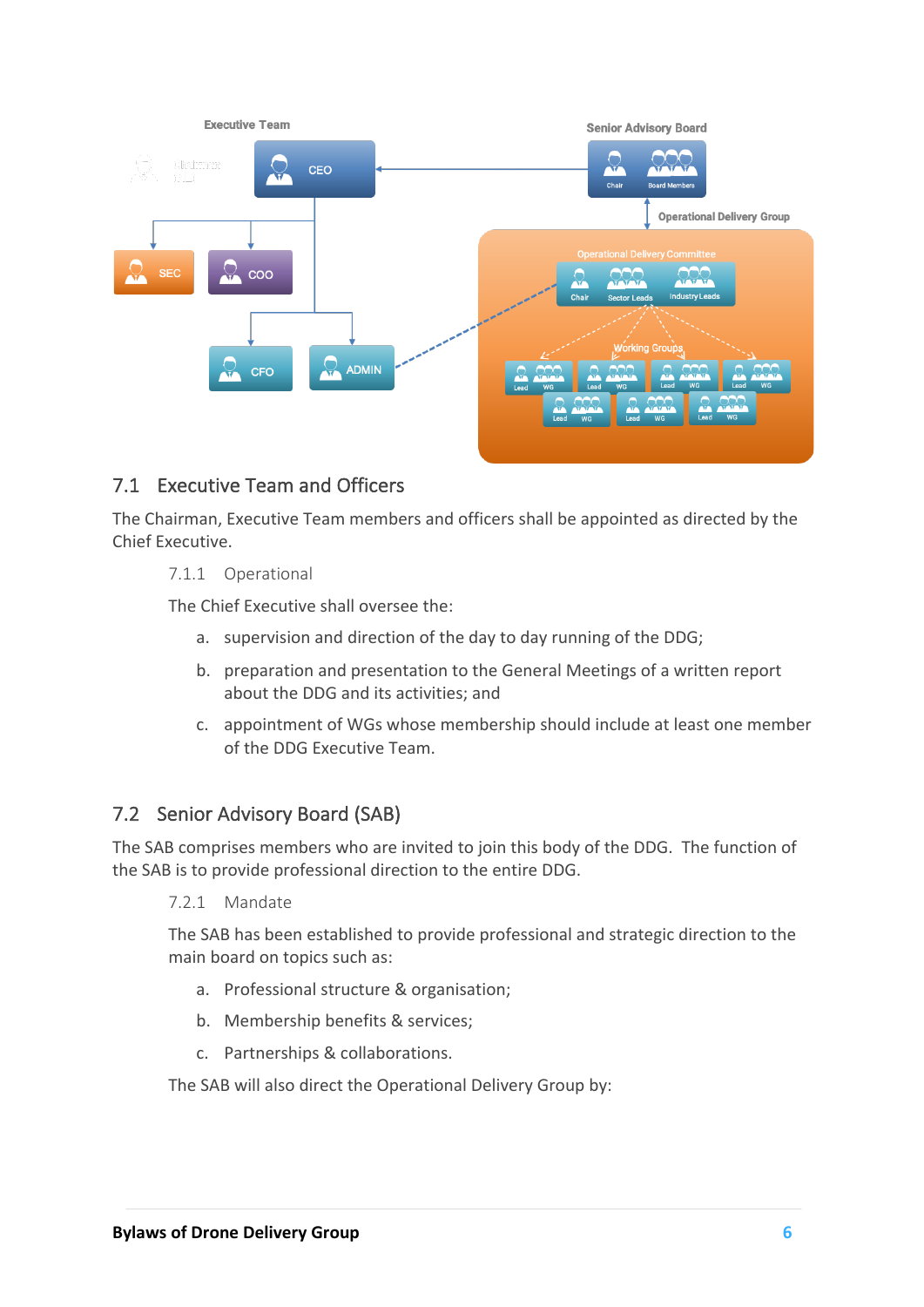- a. Making and approving suggestions for future topics to be addressed by Working Groups;
- b. Suggesting or recommending new members;
- c. Approve Sector Leads, which are the leads for individual sectors (land, maritime, air & space).

7.2.2 Focus

The SAB will drive the professional direction of the DDG by providing professional and strategic direction to the Executive Team.

7.2.3 Size

The SAB will be maintained at no more than 10 members.

7.2.4 Frequency of Meetings

In order to carry out its duties, the SAB will meet once every quarter for 2 hours.

7.2.5 Term

No minimum term will be applied to SAB membership but, should any member wish to retire, it is asked that they suggest a replacement.

7.2.6 Compensation

SAB membership is not a paid position but expenses to attend meetings will be covered when approved in writing prior to the travel.

7.2.7 Executive Team Commitment to the SAB

The Executive Team is committed to brief the SAB on how it will implement strategic advice provided by the SAB.

#### 7.3 Operational Delivery Group (ODG)

The ODG consists of the Operational Delivery Committee and the Working Groups who work directly on the production of white papers.

7.3.1 Operational Delivery Committee (ODC)

The ODC will comprise two leads per sector and one lead per industry. The ODC within the ODG has been established to lead the ODG and will drive and manage the activity of the WGs.

*7.3.1.1 Mandate*

The Operational Delivery Committee has been established as an interface between the SAB and the working groups on issues such as:

- a. Discussion and paper topics;
- b. ODG Structure;
- c. Roles & Outcomes.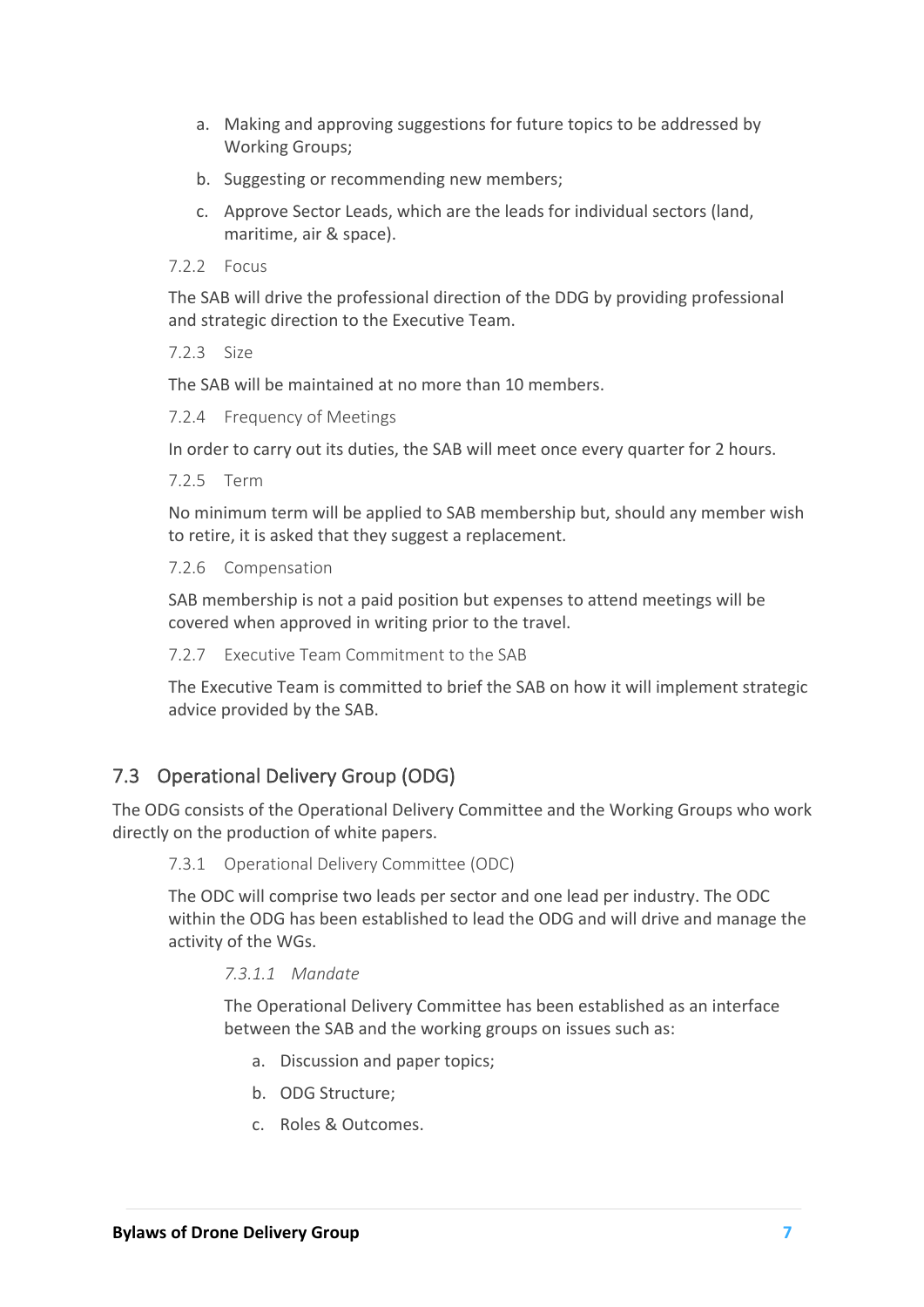#### *7.3.1.2 Scope*

The ODC will also direct the Working Groups by:

- a. Making and approving suggestions for future topics to be addressed by Working Groups;
- b. Suggesting or recommending new members;
- c. Approve Working Group Leads (those who lead the activity of one or more WGs);
- d. Provide quality control and approval of white papers.

#### *7.3.1.3 Focus*

The ODC will drive the operational delivery of the DDG and manage the activity of the WGs.

*7.3.1.4 Size*

The ODC will consist of the Chair, up to two Sector Leads and one lead per industry.

#### *7.3.1.5 Frequency of Meetings*

In order to carry out its duties, the ODC meets once every quarter for 2 hours.

*7.3.1.6 Term*

No minimum term will be applied to ODC membership, but the Chair position will rotate on a 3-yearly basis.

*7.3.1.7 Compensation*

ODC membership is not a paid position and as meetings should be held virtually, no expenses are envisaged.

*7.3.1.8 Commitment to the SAB*

The ODC Chair commits to providing a brief on ODG activity to the SAB after each ODC meeting.

7.3.2 Working Groups (WG)

Members of the WGs (land, maritime, air & space) are sourced from Corporate and Professional Membership categories.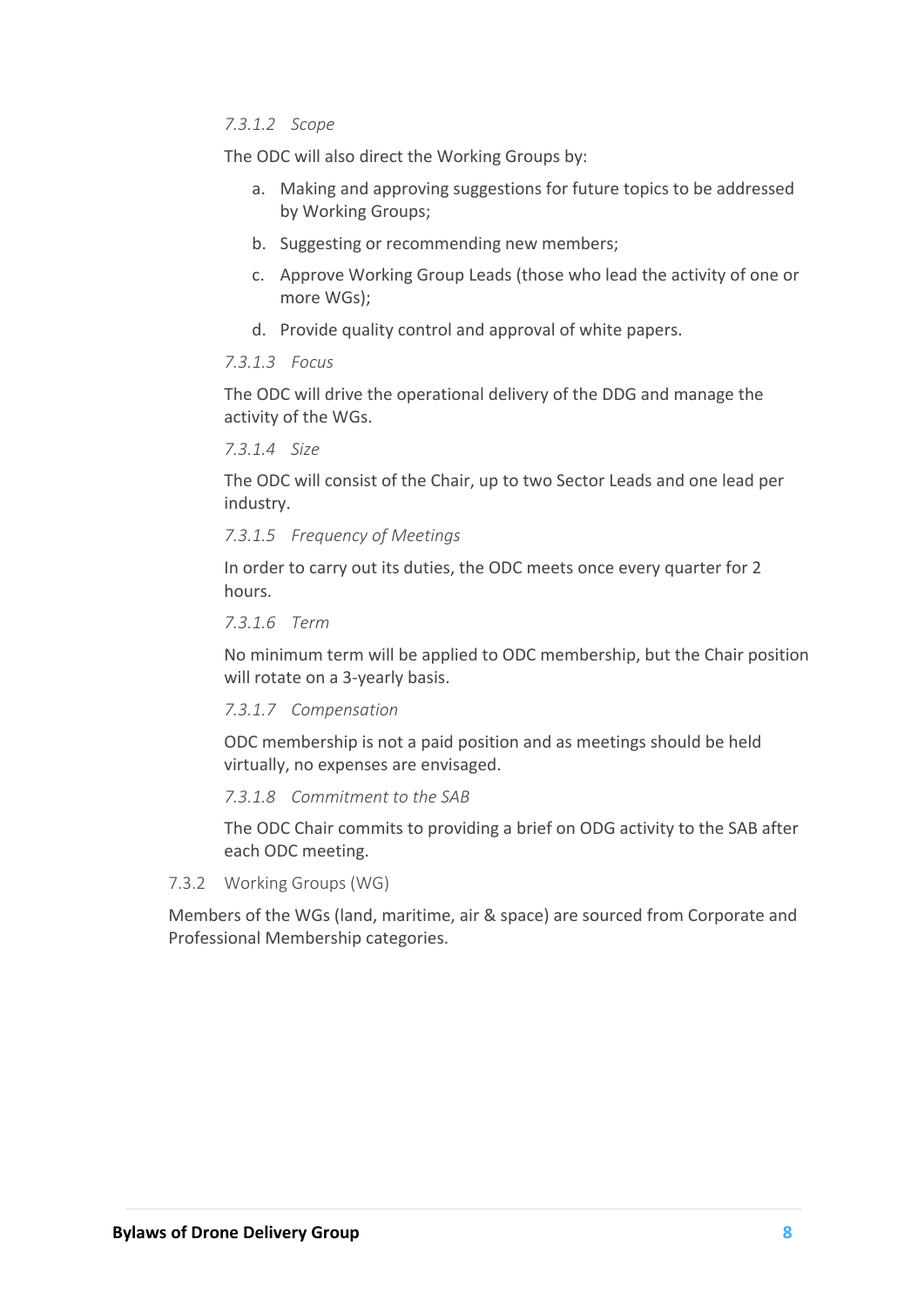# 8 Administration

#### 8.1 Financial Year & Accounts

The DDG financial year runs 1 January - 31 December.

The CEO will ensure that the annual Financial Statements and Reports are compiled for distribution to and approval of the Executive Board

## 8.2 General Meetings

General Meetings of the DDG may be called at any time by the Executive Board. A meeting of the full membership will take place annually at a time and venue proposed by the Executive Board. Notice of the meeting shall be no later than six months prior to the meeting, and an agenda shall be produced and circulated one month ahead of the meeting date. Business at these meetings shall include:

- a. presentation of the DDG's annual accounts and a budget forecast for the current financial year;
- b. consideration of the Executive Board's annual report;
- c. such resolutions as are stated in the notice of the meeting; and
- d. compilation of minutes of the General Meetings must be taken and made available to all DDG members.
- e. A quorum for all DDG General Meetings shall be 7.

#### 8.3 Resolutions and Voting

Resolutions and other decisions at all General Meetings, Executive Board or any Working Group meetings are passed and made, if so voted, by a majority (over 50%) of those members with voting rights present and voting when the vote is taken.

Other than in the situation outlined by Clause 6.5, at the discretion of the Chairman, voting may be undertaken by secret ballot or by show of hands. Proxies are not allowed.

All members with voting rights that have not voted on such a resolution or decision and all members joining the DDG after the passing of such resolution are to be taken to have assented to the resolution as if they had voted in favour.

## 8.4 Amendment of the Bylaws

The rules set out in these Bylaws or may be amended by a resolution in a General Meeting passed by strictly more than 50% of the members present and voting when the vote is taken.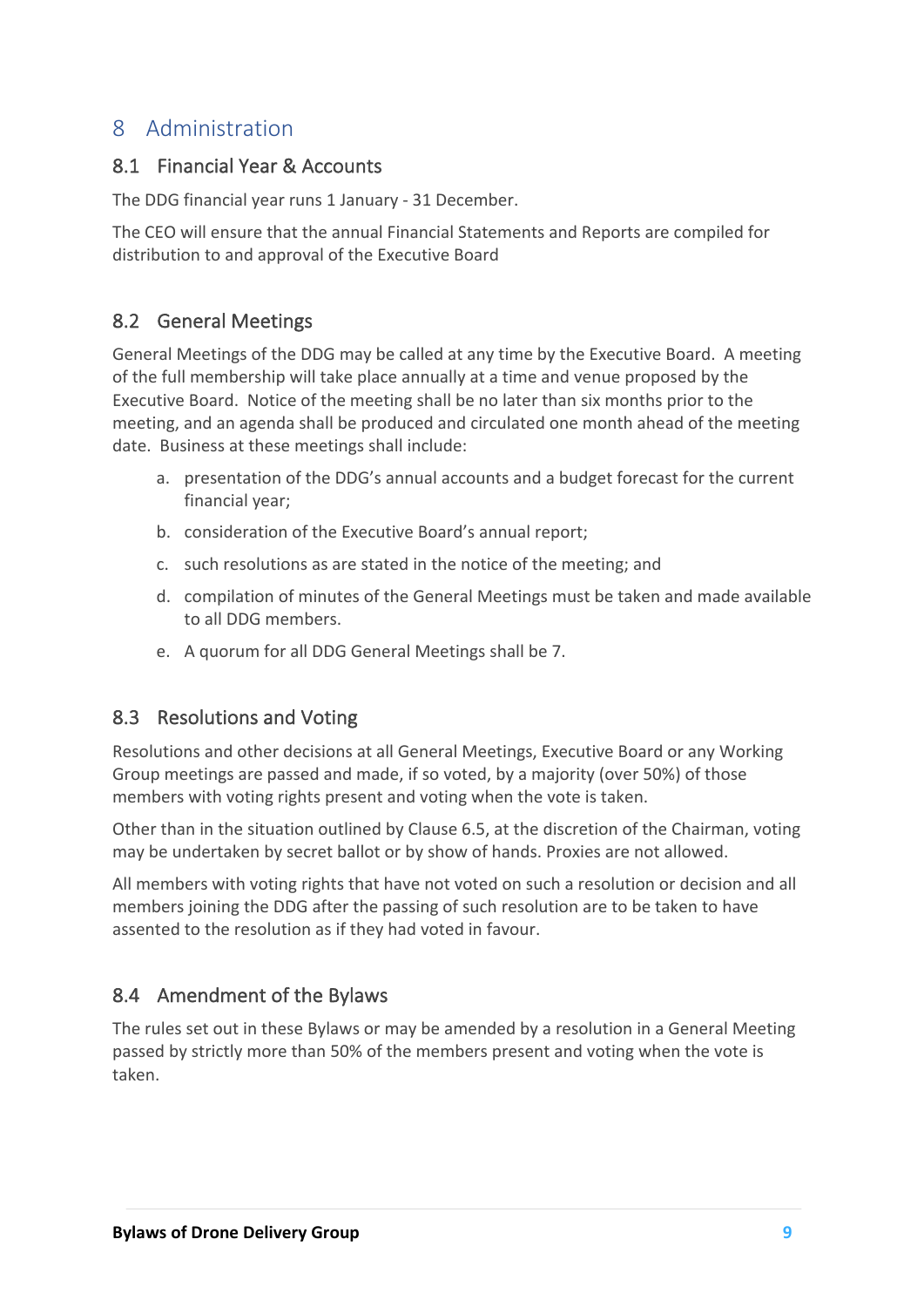## 8.5 Dissolution

The DDG may be dissolved by a resolution passed by strictly more than 50% of the members with voting rights present when the vote is taken but only if there are at least 50% of all members voting in favour of the resolution.

The resolution takes effect immediately unless it expressly states that it is to take effect on a specified date not more than 4 weeks later.

As soon as the resolution takes effect the Executive Board must pay or otherwise settle all debts and other liabilities of the DDG and divide the remaining DDG property among members with voting rights equally. For these purposes, the Executive Board may decide on the sale or other realisation of DDG property as it sees fit.

Adopted by resolution this................. day of....................... 2021

Signed (with name and address printed):

**Signature of Director/Chief Executive Officer**

 $\mathcal{L}=\{1,2,3,4,5\}$  , we can assume that  $\mathcal{L}=\{1,2,3,4,5\}$ 

Address:

**Signature of Secretary**

\_\_\_\_\_\_\_\_\_\_\_\_\_\_\_\_\_\_\_\_\_\_\_\_\_\_

\_\_\_\_\_\_\_\_\_\_\_\_\_\_\_\_\_\_\_\_\_\_\_\_\_\_

Address: